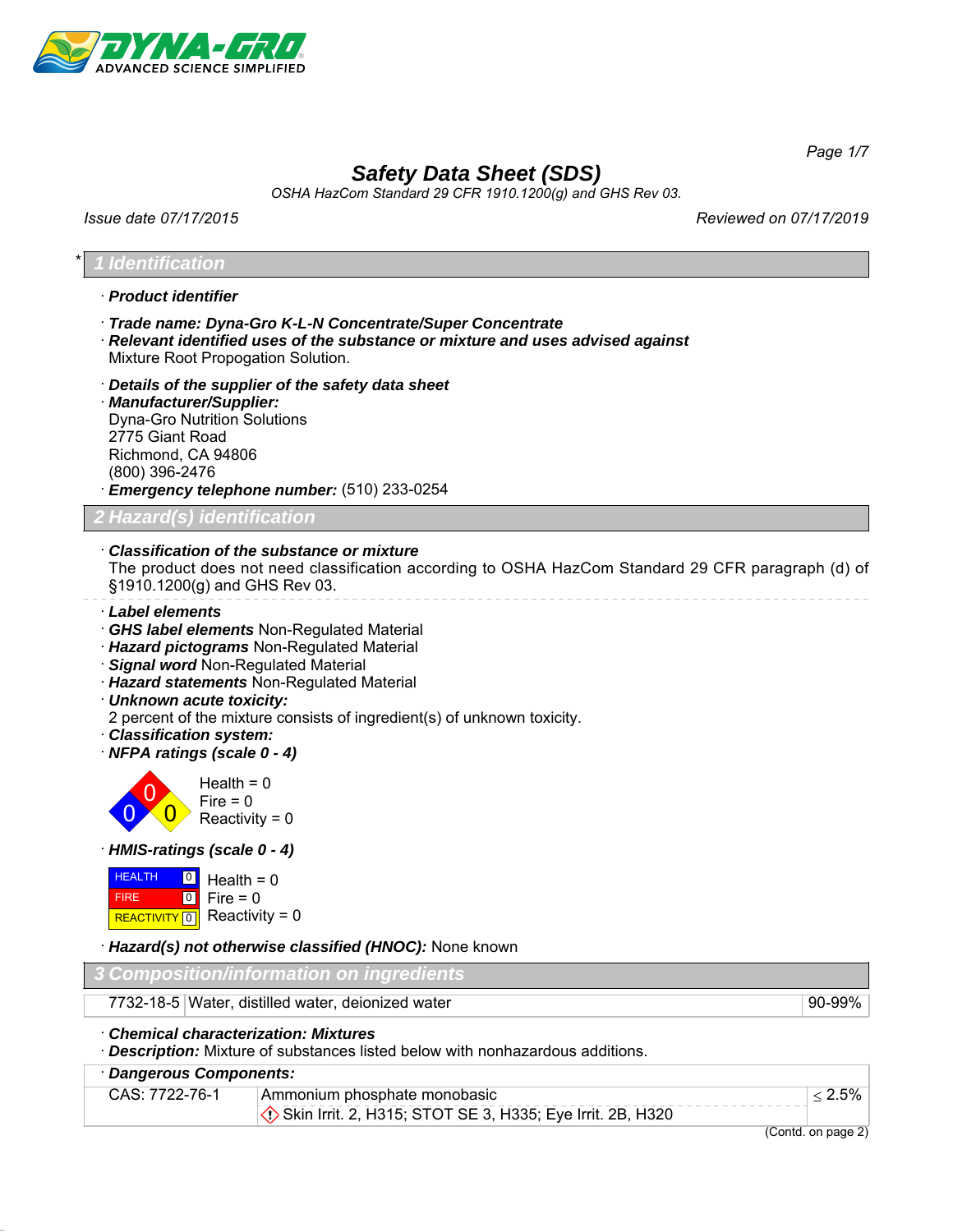*OSHA HazCom Standard 29 CFR 1910.1200(g) and GHS Rev 03.*

*Issue date 07/17/2015 Reviewed on 07/17/2019*

## *Trade name: Dyna-Gro K-L-N Concentrate/Super Concentrate*

| CAS: 6484-52-2<br>⊥Ammonium Nitrate                                                                                     | CAS: 7778-77-0 | Potassium Phosphate | $< 2.5\%$ |
|-------------------------------------------------------------------------------------------------------------------------|----------------|---------------------|-----------|
| RTECS: BR9050000 ( $\bigcirc$ Ox. Sol. 3, H272; $\bigcirc$ Skin Irrit. 2, H315; Eye Irrit. 2A, H319; STOT SE 3,<br>H335 |                |                     | $< 2.5\%$ |

\* *4 First-aid measures*

- · *Description of first aid measures*
- · *General information:* No special measures required.
- · *After inhalation:* Supply fresh air and to be sure call for a doctor.
- · *After skin contact:* Generally the product does not irritate the skin.
- · *After eye contact:* Rinse opened eye for several minutes under running water.
- · *After swallowing:* If swallowed and symptoms occur, consult a doctor.
- · *Information for doctor:*
- · *Most important symptoms and effects, both acute and delayed:* No further relevant information available.
- · *Indication of any immediate medical attention and special treatment needed*

No further relevant information available.

### *5 Fire-fighting measures*

- · *Extinguishing media*
- · *Suitable extinguishing agents:*
- CO₂, extinguishing powder or water spray. Fight larger fires with water spray or alcohol resistant foam.
- · *Special hazards arising from the substance or mixture* No further relevant information available.
- · *Advice for firefighters*
- · *Protective equipment:*

As in any fire, wear self-contained breathing apparatus pressure-demand (NIOSH approved or equivalent), and full protective gear to prevent contact with skin and eyes.

*6 Accidental release measures*

- · *Personal precautions, protective equipment and emergency procedures* Not required.
- · *Environmental precautions:*
- Dilute with plenty of water.

Do not allow to enter sewers/ surface or ground water.

· *Methods and material for containment and cleaning up:*

Absorb with liquid-binding material (i.e. sand, diatomite, acid binders, universal binders, sawdust).

Dispose of the collected material according to regulations.

· *Reference to other sections*

See Section 7 for information on safe handling.

See Section 8 for information on personal protection equipment.

See Section 13 for disposal information.

## *7 Handling and s*

- · *Handling:*
- · *Precautions for safe handling* No special measures required.
- · *Information about protection against explosions and fires:* No special measures required.
- · *Conditions for safe storage, including any incompatibilities*
- · *Storage:*
- · *Requirements to be met by storerooms and receptacles:* No special requirements.
- · *Information about storage in one common storage facility:* Not required.
- · *Further information about storage conditions:* None.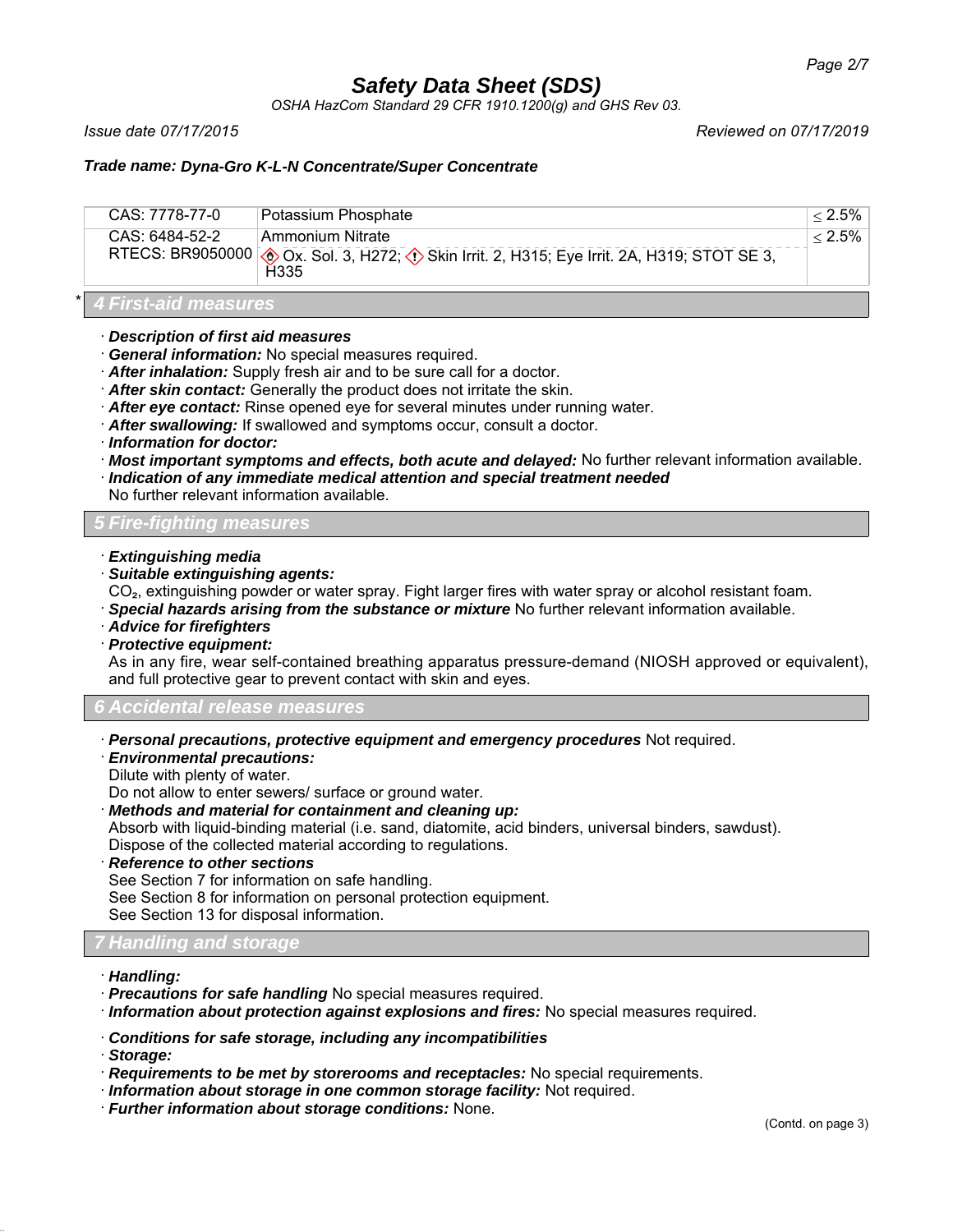*OSHA HazCom Standard 29 CFR 1910.1200(g) and GHS Rev 03.*

*Issue date 07/17/2015 Reviewed on 07/17/2019*

### *Trade name: Dyna-Gro K-L-N Concentrate/Super Concentrate*

· *Specific end use(s)* No further relevant information available.

\* *8 Exposure controls/personal protection*

- · *Additional information about design of technical systems:* No further data; see section 7.
- · *Control parameters*
- · *Components with occupational exposure limits:*

The product does not contain any relevant quantities of materials with critical values that have to be monitored at the workplace.

- · *Additional information:* The lists that were valid during the creation of this SDS were used as basis.
- · *Exposure controls*
- · *Personal protective equipment:*
- · *General protective and hygienic measures:*
- The usual precautionary measures for handling chemicals should be followed.
- · *Breathing equipment:*



Self-contained respiratory protective device.

- · *Protection of hands:* Not required.
- · *Material of gloves* Not required.
- · *Penetration time of glove material* Not applicable.
- · *Eye protection:*



Goggles recommended during refilling.

## \* *9 Physical and chemical properties*

- · *Information on basic physical and chemical properties*
- · *General Information*

| Appearance:                         |                                               |
|-------------------------------------|-----------------------------------------------|
| Form:                               | Liquid                                        |
| Color:                              | Clear                                         |
| · Odor:                             | <b>Odorless</b>                               |
| · Odor threshold:                   | Not determined.                               |
| · pH-value:                         | Not determined.                               |
| Change in condition                 |                                               |
| <b>Melting point/Melting range:</b> | Not determined.                               |
| <b>Boiling point/Boiling range:</b> | 100 °C (212 °F)                               |
| · Flash point:                      | Not applicable.                               |
| · Flammability (solid, gaseous):    | Not applicable.                               |
| · Ignition temperature:             |                                               |
| <b>Decomposition temperature:</b>   | Not determined.                               |
| · Auto igniting:                    | Product is not self-igniting.                 |
| · Danger of explosion:              | Product does not present an explosion hazard. |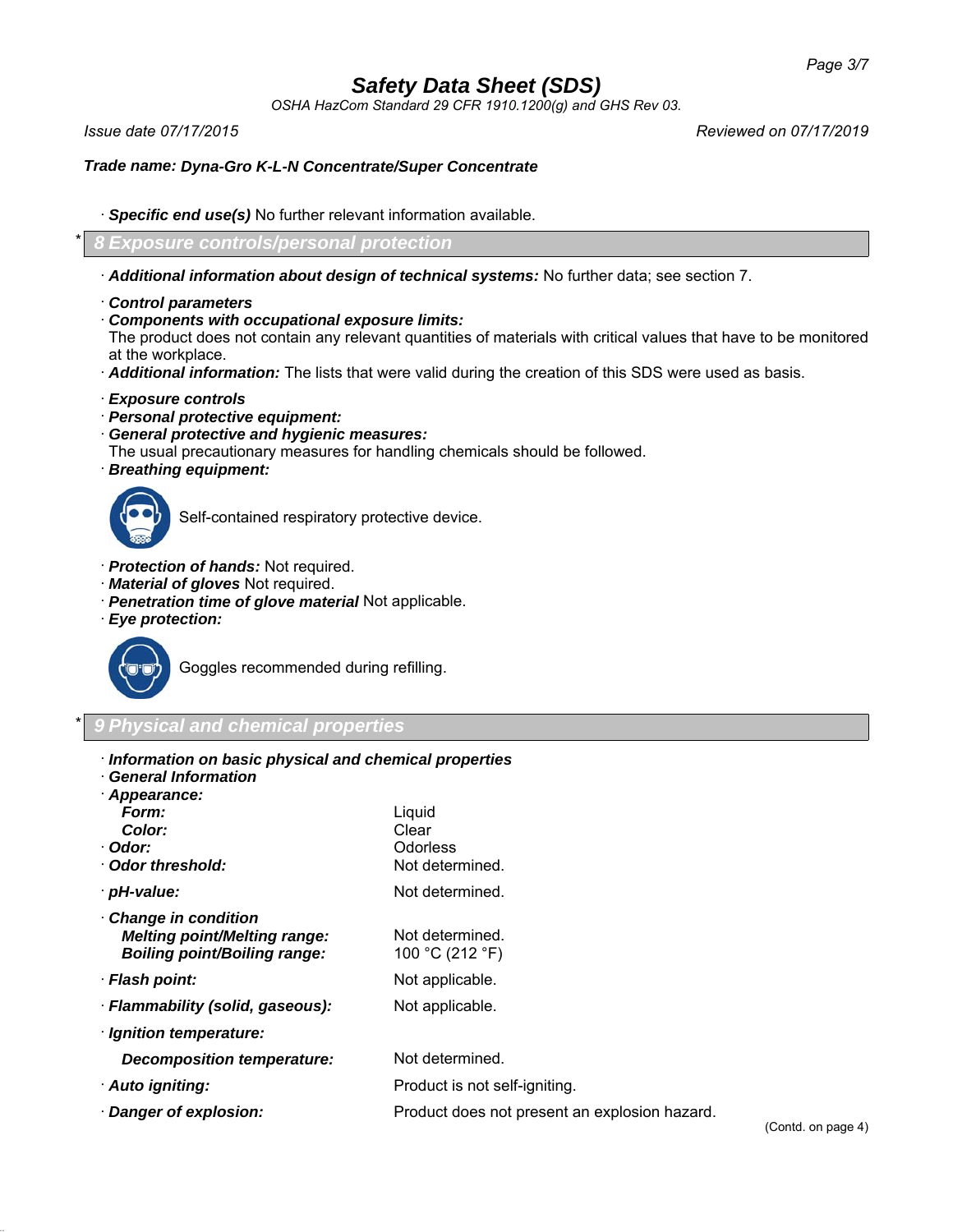*OSHA HazCom Standard 29 CFR 1910.1200(g) and GHS Rev 03.*

*Issue date 07/17/2015 Reviewed on 07/17/2019*

### *Trade name: Dyna-Gro K-L-N Concentrate/Super Concentrate*

| · Explosion limits:                                                    |                                            |
|------------------------------------------------------------------------|--------------------------------------------|
| Lower:                                                                 | $0.0$ Vol %                                |
| <b>Upper:</b>                                                          | $0.0$ Vol $%$                              |
| Vapor pressure @ 20 °C (68 °F):                                        | 23 hPa (17 mm Hg)                          |
| $\cdot$ Density @ 20 °C (68 °F):                                       | 1.01 $g/cm^3$ (8.6 lbs/gal)                |
| · Relative density                                                     | Not determined.                            |
| · Vapor density                                                        | Not determined.                            |
| <b>Evaporation rate</b>                                                | Not determined.                            |
| · Solubility in / Miscibility with                                     |                                            |
| Water:                                                                 | Fully miscible.                            |
| · Partition coefficient (n-octanol/water): Not determined.             |                                            |
| · Viscosity:                                                           |                                            |
| Dynamic:                                                               | Not determined.                            |
| <b>Kinematic:</b>                                                      | Not determined.                            |
| · Solvent content:                                                     |                                            |
| <b>Organic solvents:</b>                                               | $0.0 \%$                                   |
| Water:                                                                 | 95.7 %                                     |
| <b>Solids content:</b>                                                 | 4.3 %                                      |
| Other information                                                      | No further relevant information available. |
| $\bigcap \mathcal{O}$ is a letter of a set of the set of $\mathcal{O}$ |                                            |

*10 Stability and reactivity*

· *Reactivity* No further relevant information available.

· *Chemical stability* Stable under normal conditions.

· *Thermal decomposition / conditions to be avoided:* No decomposition if used according to specifications.

· *Possibility of hazardous reactions* No dangerous reactions known.

· *Conditions to avoid* No further relevant information available.

· *Incompatible materials:* No further relevant information available.

· *Hazardous decomposition products:* No dangerous decomposition products known.

\* *11 Toxicological information*

· *Information on toxicological effects*

· *Acute toxicity:*

· *LD/LC50 values that are relevant for classification:*

### **7778-77-0 Potassium Phosphate**

Dermal LD50 >4640 mg/kg (rabbit)

#### **6484-52-2 Ammonium Nitrate**

Oral LD50 2217 mg/kg (rat)

#### · *Primary irritant effect:*

· *on the skin:* No irritating effect.

· *on the eye:* No irritating effect.

#### · *Additional toxicological information:*

The product is not subject to classification according to internally approved calculation methods for preparations:

When used and handled according to specifications, the product does not have any harmful effects according to our experience and the information provided to us.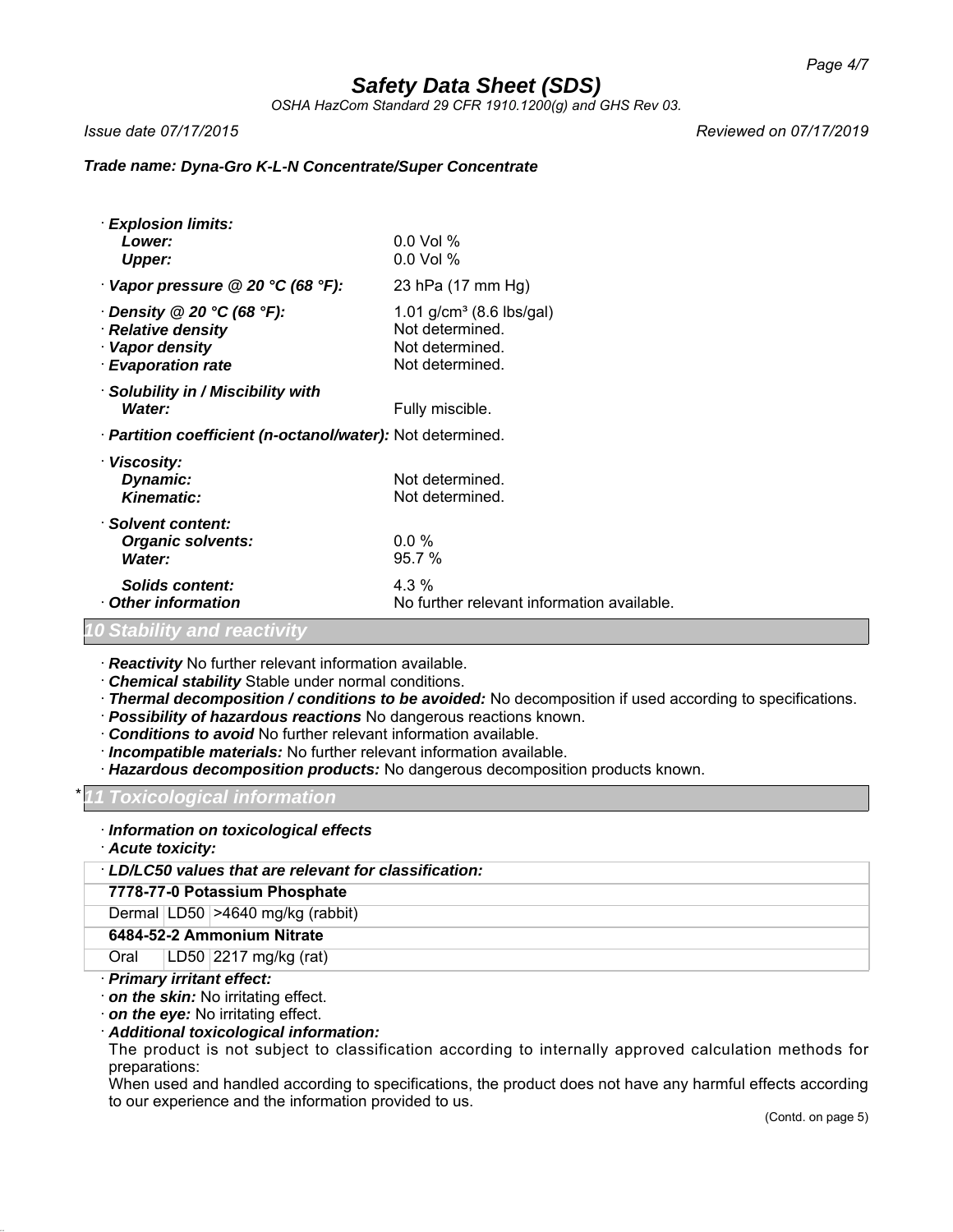*OSHA HazCom Standard 29 CFR 1910.1200(g) and GHS Rev 03.*

*Issue date 07/17/2015 Reviewed on 07/17/2019*

### *Trade name: Dyna-Gro K-L-N Concentrate/Super Concentrate*

· *Carcinogenic categories*

· *IARC (International Agency for Research on Cancer)*

Group 1 - Carcinogenic to humans

Group 2A - Probably carcinogenic to humans

Group 2B - Possibly carcinogenic to humans

Group 3 - Not classifiable as to its carcinogenicity to humans

Group 4 - Probably not carcinogenic to humans

None of the ingredients are listed.

### · *NTP (National Toxicology Program)*

None of the ingredients are listed.

### · *OSHA-Ca (Occupational Safety & Health Administration)*

None of the ingredients are listed.

### *12 Ecological information*

### · *Toxicity*

- · *Aquatic toxicity:* No further relevant information available.
- · *Persistence and degradability* No further relevant information available.
- · *Behavior in environmental systems:*
- · *Bioaccumulative potential* No further relevant information available.
- · *Mobility in soil* No further relevant information available.
- · *Additional ecological information:*
- · *General notes:* Not known to be hazardous to water.
- · *Results of PBT and vPvB assessment*
- · *PBT:* Not applicable.
- · *vPvB:* Not applicable.
- · *Other adverse effects* No further relevant information available.

### *13 Disposal considerations*

- · *Waste treatment methods*
- · *Recommendation:* Small quantities can be disposed of with household waste.
- · *Uncleaned packagings:*
- · *Recommendation:* Disposal must be made according to official regulations.
- · *Recommended cleansing agent:* Water, if necessary with cleansing agents.

### \* *14 Transport information*

| · UN-Number<br>· DOT, ADN, IMDG, IATA<br>$·$ ADR                                                              | Non-Regulated Material<br>Non-Regulated Material<br>Not Regulated   |
|---------------------------------------------------------------------------------------------------------------|---------------------------------------------------------------------|
| $\cdot$ UN proper shipping name<br>· DOT, ADR, ADN, IMDG, IATA<br>Transport hazard class(es)                  | Non-Regulated Material                                              |
| · DOT, ADR, ADN, IMDG, IATA<br>· Class<br>· Packing group<br>DOT, ADR, IMDG, IATA<br>· Environmental hazards: | Non-Regulated Material<br>Non-Regulated Material<br>Not applicable. |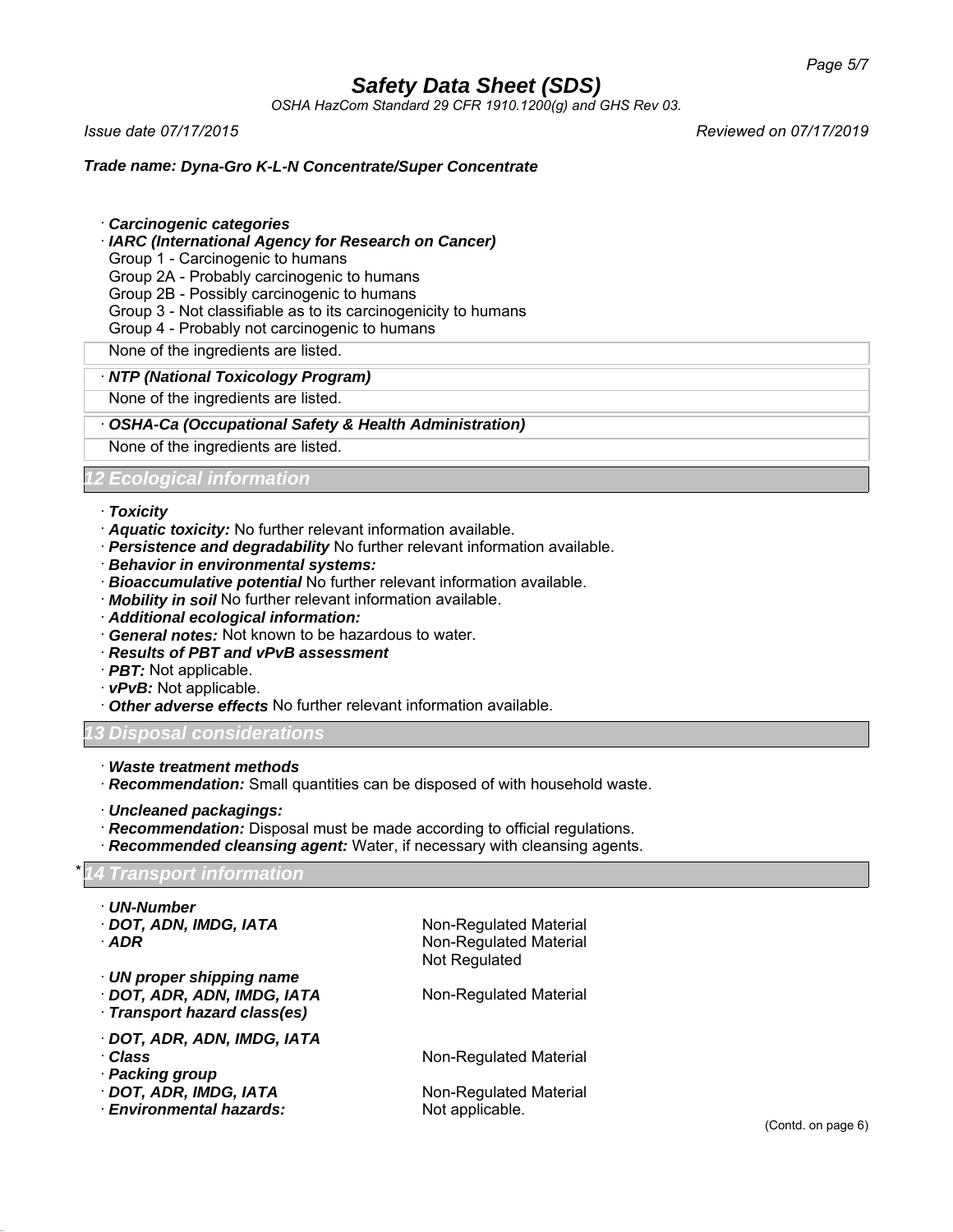*OSHA HazCom Standard 29 CFR 1910.1200(g) and GHS Rev 03.*

*Issue date 07/17/2015 Reviewed on 07/17/2019*

### *Trade name: Dyna-Gro K-L-N Concentrate/Super Concentrate*

- · *Special precautions for user* Not applicable. · *Transport in bulk according to Annex II of*
- *MARPOL73/78 and the IBC Code* Not applicable.
- · *UN "Model Regulation":* -

*15 Regulatory information*

· *Safety, health and environmental regulations/legislation specific for the substance or mixture* · *Sara*

| Section 355 (extremely hazardous substances):               |  |  |  |
|-------------------------------------------------------------|--|--|--|
| None of the ingredients are listed.                         |  |  |  |
| Section 313 (Specific toxic chemical listings):             |  |  |  |
| 6484-52-2 Ammonium Nitrate                                  |  |  |  |
| 7757-79-1 Potassium Nitrate                                 |  |  |  |
| 52-51-7   bronopol (INN)                                    |  |  |  |
| · TSCA (Toxic Substances Control Act):                      |  |  |  |
| All ingredients are listed.                                 |  |  |  |
| <b>California Proposition 65</b>                            |  |  |  |
| <b>Chemicals known to cause cancer:</b>                     |  |  |  |
| None of the ingredients are listed.                         |  |  |  |
| Chemicals known to cause reproductive toxicity for females: |  |  |  |
| None of the ingredients are listed.                         |  |  |  |
| Chemicals known to cause reproductive toxicity for males:   |  |  |  |
| None of the ingredients are listed.                         |  |  |  |
| Chemicals known to cause developmental toxicity:            |  |  |  |
| None of the ingredients are listed.                         |  |  |  |

#### · *Carcinogenic categories*

· *EPA (Environmental Protection Agency)*

None of the ingredients are listed.

· *TLV (Threshold Limit Value established by ACGIH)*

None of the ingredients are listed.

· *NIOSH-Ca (National Institute for Occupational Safety and Health)*

None of the ingredients are listed.

- · *GHS label elements* Non-Regulated Material
- · *Hazard pictograms* Non-Regulated Material
- · *Signal word* Non-Regulated Material
- · *Hazard statements* Non-Regulated Material

· *National regulations:*

The product is subject to be classified according with the latest version of the regulations on hazardous substances.

| State Right to Know |                                         |                              |
|---------------------|-----------------------------------------|------------------------------|
| CAS: 7732-18-5      | Water, distilled water, deionized water | $^{\circ}$ 90-99% $^{\circ}$ |
| CAS: 7778-77-0      | Potassium Phosphate<br>$\sim$           | $^{\circ}$ < 2.5% $^{\circ}$ |